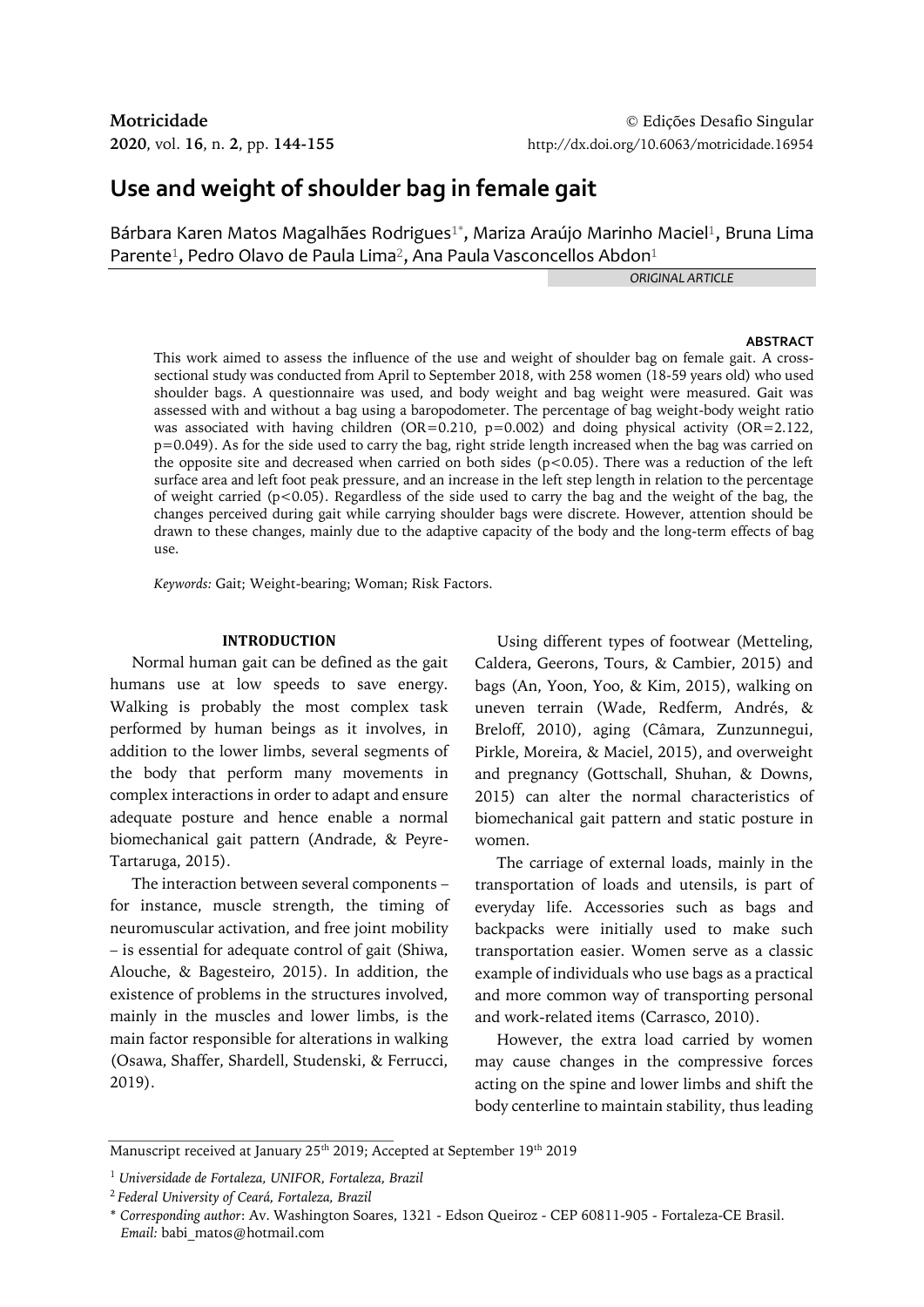to abnormal postural alignment and changes in gait patterns (Shiwa, Alouche, & Bagesteiro, 2015).

The functional assessment of these changes in women will explain the mechanisms of injuries from carrying extra loads. Bag weight and mode of carriage are believed to cause changes in step length and stride length and affect feet-ground contact time, thus affecting gait speed and cadence (Hyung, Lee, & Know, 2016). One of the functional tests used in this field is the baropodometry, an accurate method for early detection of dysfunctions that collects data on risk factors and identifies potential gait and plantar pressure injuries (Baumfeld et al., 2019)

In view of the observations outlined above, the present study aimed to assess the influence of the use and weight of shoulder bag on female gait.

## **METHOD**

An analytical cross-sectional study was carried out at the University of Fortaleza (UNIFOR), located in the city of Fortaleza, Ceará, Brazil, from April to September 2018.

Fortaleza, the capital of the state of Ceará, is located on the Atlantic coast of Northeastern Brazil. It has a warm and subhumid tropical climate with average temperatures ranging from 26ºC to 28ºC. It is the fifth most populous capital in the country, with 2,452,185 inhabitants – 1,304,287 of whom are women (Brazilian Institute of Geography and Statistics [IBGE] 2013). The female population of Fortaleza represents 41.8% of the economically active population (Inter-union Department of Socioeconomic Statistics and Studies [DIESE] 2017) with a standard working week of 44 hours.

This study was approved by the Research Ethics Committee of the University of Fortaleza (Approval No. 2.234.844). All the participants were informed about the research objectives and procedures and gave their written informed consent.

## **Sample**

The research population consisted of women aged 18 to 59 years who were selected irrespective of the type of work they performed. Women who used shoulder bags – regardless of

the model – at the time of data collection were included. Women diagnosed with shoulder and/or spine injury and/or who used limb prostheses/orthoses were excluded. Women who carried bags weighing less than 1 kg were also excluded from the sample.

The sample size was estimated considering the population of women in the city of Fortaleza, Ceará, Brazil (n=1,304,287), a 20% prevalence rate of shoulder pain (Luz, Magnago, Greco, Ongaro, & Panes, 2017), a 5% precision and a 95% confidence interval. The final sample size was estimated to be 246 women.

Initially, 265 women participated in the study. However, seven women were excluded from the study because they did not participate in all data collection stages. Therefore, the final sample comprised of 258 women. Women who attended the institution on the days set for data collection were directly invited to participate or selected through recruiting posters published in the institution and social media.

## **Data collection procedures and study variables**

The selected participants gave their written consent before data collection. Data were collected in a laboratory at two different stages. In the first stage, a questionnaire was used to collect demographic data (age, education, and children), life habits data (physical activity and sleep position), information on bag use (side used to carry the bag and duration of carriage in hours), and information on the presence of pain and its characteristics.

Pain intensity was assessed using the Visual Analog Scale (VAS), which consists of a 10-cm horizontal line anchored at the ends by the numbers 0 (no pain) and 10 (worst possible pain). Pain intensity was classified as mild (1-4), moderate (5-6), and severe (7-10) (Rosas, Paço, Lemos, & Pinha, 2017).

The symmetry of shoulder girdle (shoulder elevation) was assessed, and body weight and bag weight were measured. Assessment of scapular symmetry was performed using a standard shoulder palpation protocol (Santos, 2001).

A portable digital scale (Plenna®) with 150 kg capacity and 100 g sensitivity was used to measure body and bag weight. Bodyweight was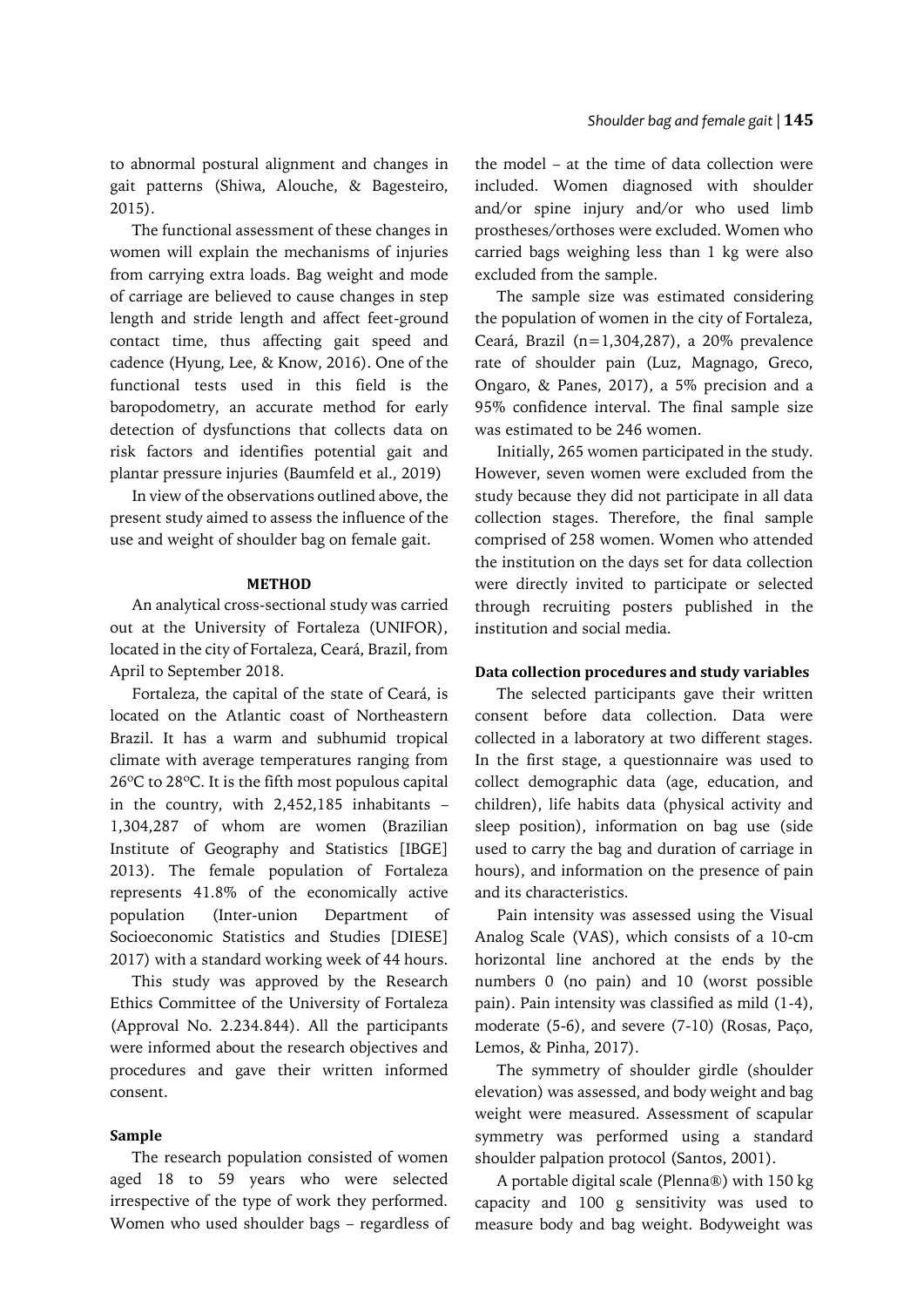measured with the participant standing barefoot over the center of the scale platform with weight evenly distributed between both feet, arms at sides, and head up (Thomaz, Silva, & Costa, 2003). Bag weight was measured by placing the bag and its content on the center of the scale platform.

In the second stage of data collection, the participants were submitted to gait assessment using a 2-meter electronic baropodometer (FootWork Pro, AM CUBE, France) with a 200- Hz sampling frequency coupled to a running track. The analyses were performed using Footwork Pro version 3.7.0.1 (*IST Informatique - Intelligence Service et Tecnique*, France).

The participants were asked to walk a distance of 12 meters (i.e., six laps on the track). Only the data obtained in the eight intermediate meters, which corresponded to the useful area of the baropodometer, were considered (Fortaleza et al., 2014). The assessments were performed with and without the bag with a 1-minute interval between the assessments.

Distance walked (cm), average speed (mm/s), step time (s), right (R) and left (L) foot surface area (cm<sup>2</sup>), step duration (ms), step and stride length (cm), peak pressure (kPa), contact time (ms) and peak pressure location (forefoot, midfoot, hindfoot, hallux, and toes) for right and left feet were measured.



*Figure 1.* Data collection flow diagram.

#### **Statistical analysis**

Data were analyzed using descriptive and inferential statistics in SPSS version 23.0. Categorical variables were described using relative (%) and absolute (n) frequencies, and numerical variables were described using means and standard deviations of the mean.

Some variables were dichotomized for inferential analysis: categorized age (≤25 years and  $>$  25 years); education ( $\leq$ 8 years of education up to completed secondary school education and >8 years of education up to completed higher education); sleep position (lower joint pressure in a supine sleep position and higher joint pressure in lateral and prone sleep positions); duration of carriage in hours ( $\leq 2$  and  $> 2$ ); and percentage of bag weight-body weight ratio ( $\leq$ 5% and> 5 %) calculated using the formula.

$$
\%
$$
bagweight = \frac{bag weight \times 100}{body weight}

Bivariate analysis was performed to check for associations between the dependent variable (%bagweight) and associated factors using the chi-squared test followed by the calculation of crude odds ratio (OR) and their respective confidence intervals (CI). Subsequent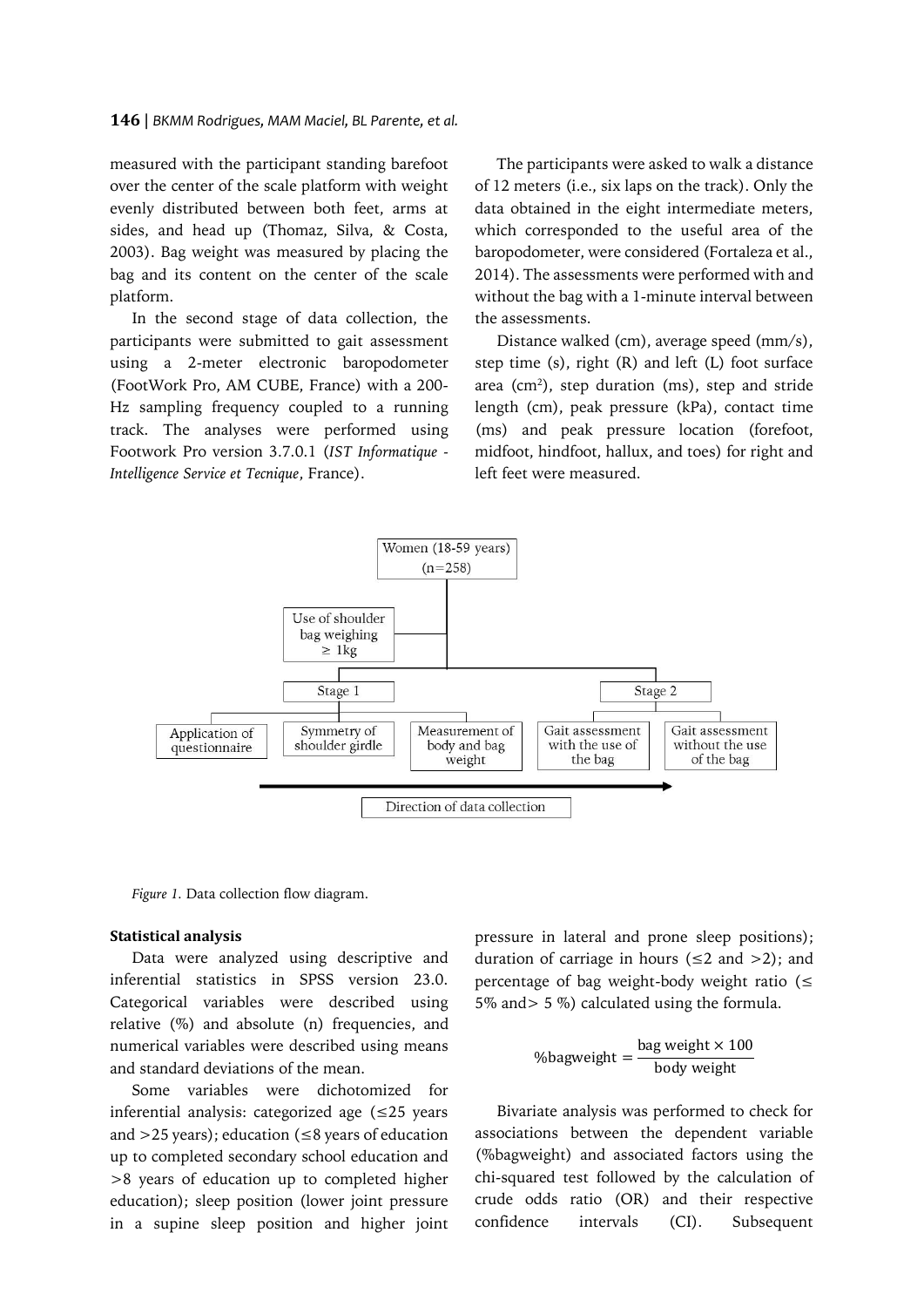## *Shoulder bag and female gait |* **147**

multivariate regression analysis was performed with the associations that exhibited a significance level of up to 0.05 in the bivariate analysis. The final model consisted of a hierarchical factor model with estimates of adjusted OR and their respective confidence intervals (CI).

The influence of bag use and %bagweight on gait parameters was assessed using the t-test with a significance level of 5% after the Kolmogorov-Smirnov (KS) normality test.

## Table 1

*Bivariate analysis of the relationship between the percentage of bag weight-body weight ratio (%bagweight) and associated factors. Fortaleza, Ceará, 2018.*

|                                  |            | Percentage of bag weight-body |                        |             |  |
|----------------------------------|------------|-------------------------------|------------------------|-------------|--|
| Associated factors               |            | weight ratio (%bagweight)     | Crude OR (95%CI)       | $p$ -value# |  |
|                                  | $\leq 5$   | > 5                           |                        |             |  |
| Age (years)                      |            |                               |                        |             |  |
| $\leq$ 25 years                  | 94 (43.9)  | 25(56.8)                      | 1                      | 0.118       |  |
| $< 26$ years                     | 120(56.1)  | 19 (43.2)                     | $0.595(0.309 - 1.146)$ |             |  |
| Education                        |            |                               |                        |             |  |
| $\leq 8$ years                   | 38 (17.8)  | 4(9.1)                        | 1                      | 0.156       |  |
| $> 8$ years                      | 176 (82.2) | 40 (90.9)                     | 2.159 (0.729-6.396)    |             |  |
| Children                         |            |                               |                        |             |  |
| N <sub>o</sub>                   | 132(61.7)  | 39 (88.6)                     | 1                      | $0.001**$   |  |
| Yes                              | 82 (38.3)  | 5(11.4)                       | $0.780(0.078-0.545)$   |             |  |
| Physical activity                |            |                               |                        |             |  |
| N <sub>o</sub>                   | 90(42.1)   | 11(25.0)                      | 1                      | $0.035**b$  |  |
| Yes                              | 124 (57.9) | 33 (75.0)                     | 1.045 (1.045-4.538)    |             |  |
| Side used to carry the bag       |            |                               |                        |             |  |
| Right                            | 121 (56.5) | 22(50.0)                      |                        | 0.719       |  |
| Left                             | 49 (22.9)  | 12(27.3)                      |                        |             |  |
| Both                             | 44 (20.6)  | 10(22.7)                      |                        |             |  |
| Shoulder elevation               |            |                               |                        |             |  |
| N <sub>o</sub>                   | 145 (67.8) | 25(56.8)                      | 1                      | 0.163       |  |
| Yes                              | 69 (32.2)  | 19(43.2)                      | 1.597 (0.824-3.096)    |             |  |
| Sleep position                   |            |                               |                        |             |  |
| Lower joint overload             | 25(11.9)   | 4(9.1)                        | 1                      | 0.285       |  |
| Higher joint overload            | 185(88.1)  | 40 (90.9)                     | 1.351 (0.446-4.098)    |             |  |
| Pain                             |            |                               |                        |             |  |
| No                               | 94 (44.3)  | 15(34.9)                      | 1                      | 0.256       |  |
| Yes                              | 118(55.7)  | 28(65.1)                      | 1.487 (0.751-2.944)    |             |  |
| Duration of bag carriage (hours) |            |                               |                        |             |  |
| $\leq 2.0$                       | 139 (65.0) | 24 (54.5)                     | 1                      | 0.192       |  |
| > 2.0                            | 75 (35.0)  | 20(45.5)                      | 1.544 (0.801-2.958)    |             |  |

OR - Odds Ratio; 95%CI - 95% Confidence Interval; #Chi-squared test; \*p<0.05; Effect size determined by the Phi Coefficient:  $^{\rm a}$ -0.214; $^{\rm b}$ 0.131.

## **RESULTS**

There was a higher proportion of women aged 26-49 years (n=119; 46.1%), and most of the participants had not completed higher education (n=136; 52.7%). The majority of the participants had children (n=171, 66.3%). With regard to lifestyle habits, 60.9% (n=157) of the participants did physical activity, 87.2% (n=225) slept in a position that led to higher joint overload, and 56.6% (n=146) presented shoulder pain, with pain predominating on the right side ( $n=60, 23.3\%$ ). As for bag use, 55.4% (n=143) of the participants carried the bag on

the right shoulder and for less than 2 hours  $(n=163; 63.2\%)$ .

The bivariate analysis showed that having children  $(OR=0.780, p=0.001)$  and doing physical activity  $(OR=1.045, p=0.035)$ influenced the percentage of weight carried by women (Table 1).

In the multivariate analysis, having children  $(OR=0.210, p=0.002)$  and doing physical activity (OR=2.122; p=0.049) remained associated with a higher percentage of weight carried by women (Table 2).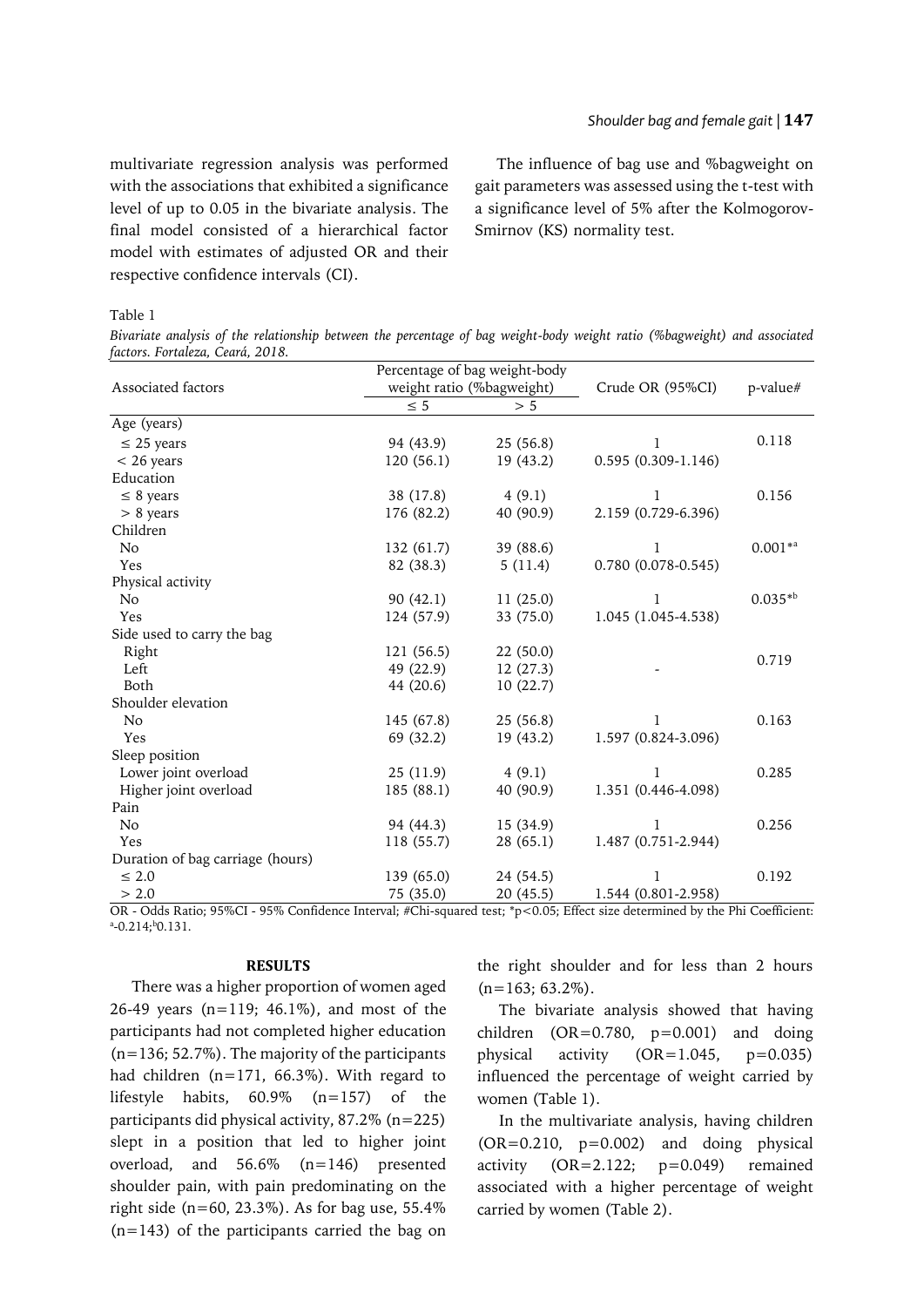*Multivariate analysis of the relationship between the percentage of bag weight-body weight ratio (%bagweight) and associated factors. Fortaleza, Ceará, 2018.*

| Associated        | Adjusted                                                                                                                                                                                                                                                                 | p-value  |  |
|-------------------|--------------------------------------------------------------------------------------------------------------------------------------------------------------------------------------------------------------------------------------------------------------------------|----------|--|
| factors           | OR (95%CI)                                                                                                                                                                                                                                                               |          |  |
| Children          | $0.210(0.079-0.556)$                                                                                                                                                                                                                                                     | $0.002*$ |  |
| Physical activity | 2.122 (1.004-4.486)                                                                                                                                                                                                                                                      | $0.049*$ |  |
|                   | $\mathbf{1}$ $\mathbf{1}$ $\mathbf{2}$ $\mathbf{3}$ $\mathbf{3}$ $\mathbf{4}$ $\mathbf{3}$ $\mathbf{4}$ $\mathbf{3}$ $\mathbf{4}$ $\mathbf{5}$ $\mathbf{1}$ $\mathbf{1}$ $\mathbf{1}$ $\mathbf{1}$ $\mathbf{1}$ $\mathbf{1}$ $\mathbf{1}$<br>$\sim$ $\sim$ $\sim$ $\sim$ |          |  |

OR: odds ratio; 95%CI: 95% Confidence Interval. Parameters of the final model: 0.067 (Cox & Snell); 0.112 (Nagelkerke);  $\chi^2$  of the model =  $17.956$ . \*p<0.05.

A total of  $56.6\%$  (n=146) of the women presented shoulder pain. In all, 41.4% (n=60) of the participants reported right shoulder pain, 36.6% (n=53) reported pain in both shoulders and 22.1% (n=32) reported left shoulder pain. In addition, 51.9% (n=67) of the participants experienced pain up to three times a week, and 48.1% (n=62) experienced pain more than three times a week. With regard to pain intensity, 53.5% (n=77) of the participants reported moderate pain, 23.6% (n=34) reported severe pain and 22.9% (n=33) reported mild pain.

The gait assessment showed no significant changes in relation to the distance walked (cm) while carrying a bag regardless of the shoulder on which the bag was carried ( $p > 0.05$ ). There was a slight decrease in average speed (mm/s) in all the groups (R, L, and both shoulders) with the use of the bag, but the differences were not significant (p>0.05) (Table 3).

There were no significant changes in the R and L surface area (cm<sup>2</sup>) when carrying the bag (p>0.05) (Table 3). However, there was an increase in peak pressure (kPa) in both feet and a reduction in feet-ground contact time (ms), but both changes were not significant (p>0.05) (Table 3).

The duration (ms) and length of R and L steps decreased in the groups when the bag was used, but the changes were not significant (p>0.05). The use of the bag did not cause significant changes (p>0.05) in step time (s). However, there was a slight reduction in step time in the women who carried the bag on the right shoulder and both shoulders (Table 3).

There was a significant increase in the length of the right stride after placing the bag on the left shoulder  $(p=0.01)$ , and a decrease when the bag was carried on both shoulders (p=0.038). There were no significant changes in the length of the left stride (p>0.05) (Table 3).

The assessment of the impact of the weight carried by women on gait showed that the distance walked and the average speed slightly decreased in both groups  $(<5\%$  and  $>5\%)$  when a bag was carried, but the changes were not significant ( $p > 0.05$ ) (Table 4).

Surface area  $(p=0.033)$  and peak pressure (p=0.027) for the left foot reduced significantly when the bag was carried (Table 4). There was a slight increase in surface area and peak pressure for the right foot and a decrease in feet-ground contact time, but the changes were not significant (p>0.05) (Table 4).

There was a reduction in step duration and an increase in stride length when the bag was carried in both groups  $(<5\%$  and  $>5\%)$ , but the changes were not significant  $(p>0.05)$ . There were no significant changes in step time (s) when the bag was carried (p>0.05). However, step time slightly reduced in women who carried a bag weighing less than 5% of body weight and increased in those carrying a bag weighing more than 5% of body weight (Table 4).

Left step length significantly increased when a bag was carried  $(p=0.013)$ . There were no significant changes in right step length (p>0.05) (Table 4).

With regard to pressure location, 53.9%  $(n=139)$  and 53.5%  $(n=138)$  of the women exhibited pressure on the forefoot in both feet, with a slight increase in both feet when the bag was carried (n=141; 54.7) (Table 5).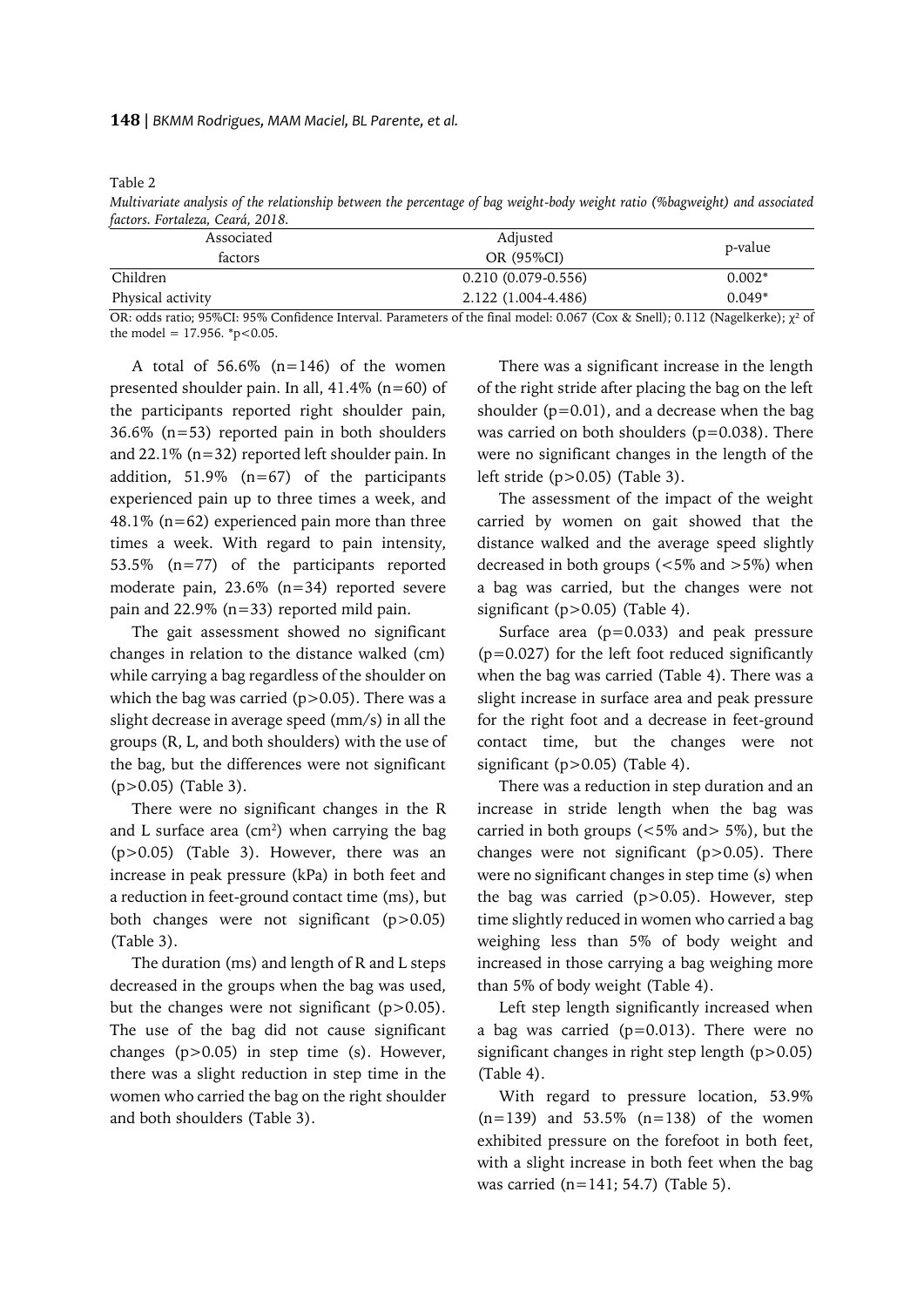# Table 3 *Gait parameters in relation to bag use characteristics in adult women. Fortaleza, Ceará, 2018.*

| San parameters in retailen to bag ase enaracteristics in audit women. Fortateza, Scara, 2010 |                             |                     | Gait Assessment      |                      |                      |                      |                                   |
|----------------------------------------------------------------------------------------------|-----------------------------|---------------------|----------------------|----------------------|----------------------|----------------------|-----------------------------------|
| Variables                                                                                    |                             | Without the bag     | With the bag         |                      |                      |                      | p-value <sup>a,b,c</sup>          |
|                                                                                              | Side used to carry the bag# |                     |                      |                      |                      |                      |                                   |
|                                                                                              | right                       | Left                | both                 | right                | left                 | Both                 |                                   |
| Distance walked (cm)                                                                         | $173.70 \pm 16.93$          | $174.46 \pm 15.98$  | $172.00 \pm 18.57$   | $171.78 \pm 16.60$   | $174.00 \pm 16.80$   | $174.27 \pm 16.90$   | 0.097-0.825-0.337                 |
| Average speed (mm/s)                                                                         | $309.35 \pm 61.56$          | $312.23 \pm 64.27$  | $301.85 \pm 73.44$   | $304.65 \pm 50.59$   | $302.53 \pm 49.19$   | $301.75 \pm 74.79$   | 0.272-0.222-0.999                 |
| R surface area $(cm2)$                                                                       | $92.15 \pm 22.04$           | $90.65 \pm 18.07$   | $92.24 \pm 13.14$    | $94.48 \pm 22.74$    | $88.72 \pm 14.52$    | $90.78 \pm 15.45$    | 0.115-0.303-0.319                 |
| L surface area $\text{(cm}^2\text{)}$                                                        | $91.07 \pm 14.41$           | $88.28 \pm 16.25$   | $90.99 \pm 15.37$    | $91.33 \pm 15.61$    | $89.93 \pm 16.86$    | $90.47 \pm 15.86$    | 0.754-0.253-0.796                 |
| R step duration (ms)                                                                         | $814.89 \pm 396.21$         | $765.24 \pm 136.29$ | $760.92 \pm 101.33$  | $793.91 \pm 325.76$  | $735.57 \pm 116.06$  | $756.11 \pm 108.79$  | 0.368-0.116-0.715                 |
| L step duration (ms)                                                                         | $784.68 \pm 298.73$         | $804.09 \pm 538.39$ | $751.29 \pm 111.94$  | $752.02 \pm 165.02$  | $806.22 \pm 422.21$  | $743.51 \pm 91.26$   | 0.168-0.939-0.541                 |
| R step length (cm)                                                                           | $32.65 \pm 14.53$           | $31.59 \pm 5.37$    | $33.17 \pm 14.58$    | $30.86 \pm 5.83$     | $32.07 \pm 4.32$     | $30.94 \pm 5.83$     | 0.149-0.324-0.280                 |
| L step length (cm)                                                                           | $32.26 \pm 13.55$           | $33.56 \pm 13.79$   | $31.95 \pm 5.87$     | $31.64 \pm 5.59$     | $32.66 \pm 5.79$     | $31.72 \pm 6.03$     | 0.581-0.603-0.650                 |
| R stride length (cm)                                                                         | $104.65 \pm 10.57$          | $104.10 \pm 11.88$  | $109.17 \pm 12.10$   | $105.37 \pm 11.02$   | $108.27 \pm 9.82$    | $106.81 \pm 12.98$   | $0.237 - 0.011^{*d} - 0.038^{*e}$ |
| L stride length (cm)                                                                         | $108.18 \pm 11.07$          | $108.88 \pm 12.93$  | $109.24 \pm 12.26$   | $108.37 \pm 13.66$   | $110.47 \pm 9.85$    | $107.79 \pm 11.94$   | 0.590-0.161-0.278                 |
| Step time (s)                                                                                | $2611.11 \pm 931.10$        | 2449.50±697.30      | $2431.85 \pm 568.42$ | $2471.74 \pm 615.61$ | $2452.45 \pm 922.45$ | $2366.29 \pm 558.96$ | 0.065-0.960-0.368                 |
| R peak pressure (kPa)                                                                        | $308.27 \pm 77.73$          | $300.98 \pm 71.97$  | $290.68 \pm 49.32$   | $306.44 \pm 82.75$   | $317.49 \pm 71.70$   | $307.22 \pm 81.14$   | 0.822-0.132-0.200                 |
| L peak pressure (kPa)                                                                        | $305.76 \pm 88.48$          | $290.90 \pm 52.57$  | $296.66 \pm 63.82$   | $305.70 \pm 73.81$   | $305.62 \pm 58.24$   | $311.00 \pm 86.64$   | 0.944-0.084-0.281                 |
| R contact time (ms)                                                                          | $680.55 \pm 231.85$         | $642.13 \pm 116.19$ | $638.51 \pm 88.53$   | $654.19 \pm 157.11$  | $629.34 \pm 109.57$  | $658.88 \pm 182.55$  | 0.171-0.407-0.379                 |
| L contact time (ms)                                                                          | $662.79 \pm 229.87$         | $675.47 \pm 415.52$ | $671.11 \pm 224.79$  | $645.87 \pm 123.93$  | $674.75 \pm 250.02$  | $641.59 \pm 125.73$  | 0.385-0.984-0.199                 |

R: right, L: left. \*p<0.05, statistically significant compared with the side on which the bag was carried. <sup>a</sup>bag was carried on the right side, <sup>b a</sup>bag was carried on the left side and <sup>c a</sup>bag was carried on both sides compared with the assessment without the bag. Effect size determined by Cohen's d: d-0.382, °0.188.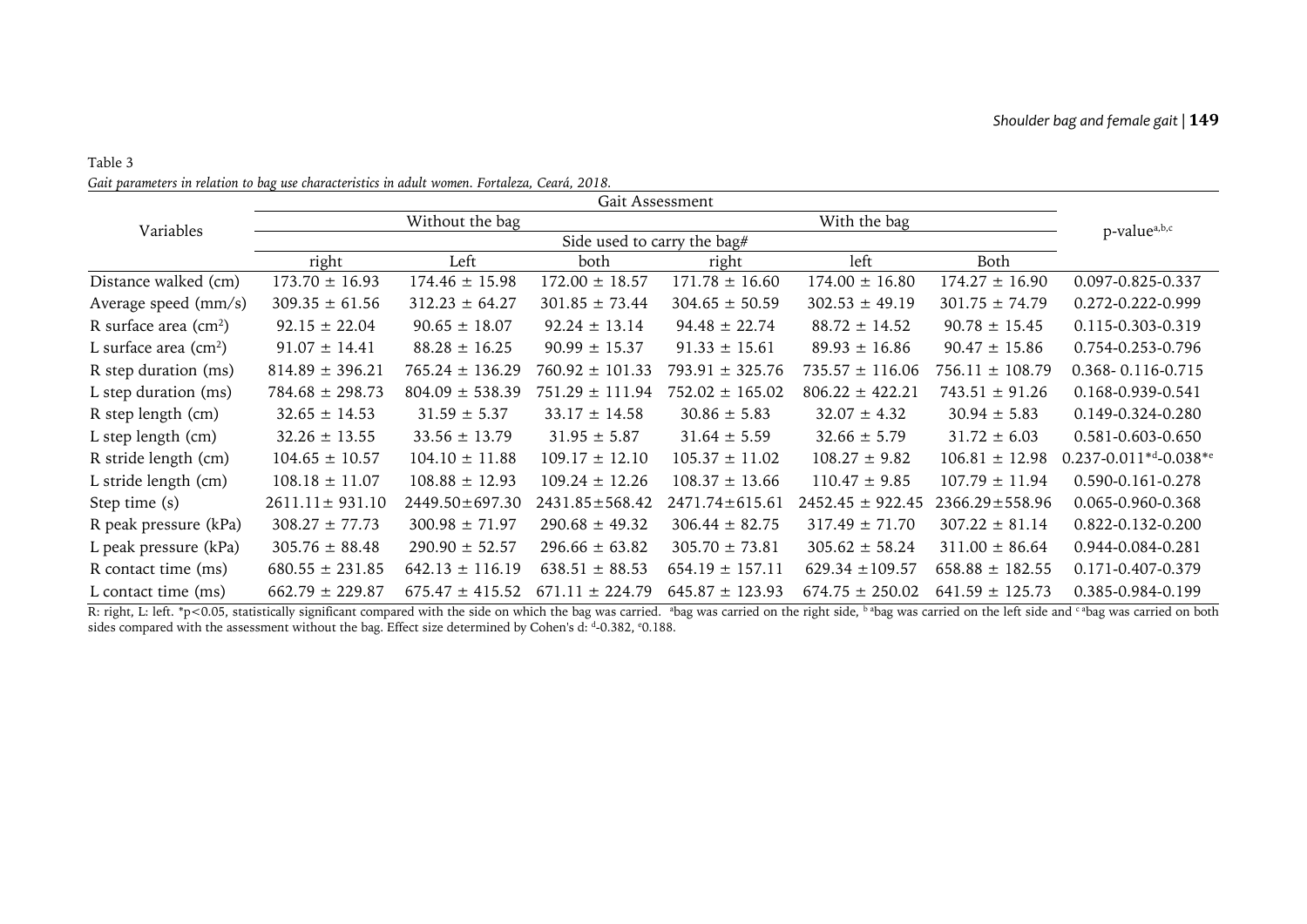# Table 4

*Gait parameters in relation to the percentage of bag weight-body weight ratio (%bagweight) in adult women. Fortaleza, Ceará, 2018.*

|                        |                      | Without the bag      |                      | With the bag         |                      |  |
|------------------------|----------------------|----------------------|----------------------|----------------------|----------------------|--|
| Variables              |                      | %bagweight           |                      |                      |                      |  |
|                        | $\leq 5$             | > 5                  | $\leq 5$             | > 5                  |                      |  |
| Distance walked (cm)   | $173.67 \pm 16.92$   | $172.89 \pm 17.69$   | $173.08 \pm 16.48$   | $171.59 \pm 17.82$   | $0.784 - 0.592$      |  |
| Average speed (mm/s)   | $308.51 \pm 67.98$   | $308.24 \pm 45.93$   | $303.29 \pm 58.18$   | $304.85 \pm 65.07$   | $0.980 - 0.867$      |  |
| R surface area $(cm2)$ | $92.10 \pm 20.01$    | $90.45 \pm 17.03$    | $92.92 \pm 20.81$    | $89.55 \pm 13.34$    | $0.611 - 0.304$      |  |
| L surface area $(cm2)$ | $91.30 \pm 15.31$    | $85.99 \pm 13.01$    | $91.14 \pm 16.11$    | $89.23 \pm 14.96$    | $0.033** - 0.469$    |  |
| R step duration (ms)   | $798.36 \pm 332.44$  | $760.22 \pm 110.86$  | $780.18 \pm 275.05$  | $733.40 \pm 104.87$  | $0.453 - 0.268$      |  |
| L step duration (ms)   | $791.68 \pm 377.69$  | $736.99 \pm 89.50$   | $767.66 \pm 262.70$  | $740.68 \pm 99.98$   | $0.337 - 0.503$      |  |
| R step length (cm)     | $32.24 \pm 12.36$    | $33.85 \pm 15.54$    | $31.06 \pm 5.56$     | $31.67 \pm 4.80$     | $0.453 - 0.506$      |  |
| L step length (cm)     | $32.50 \pm 13.38$    | $32.50 \pm 5.44$     | $31.50 \pm 5.62$     | $33.84 \pm 5.98$     | $0.998 - 0.013^{*d}$ |  |
| R stride length (cm)   | $104.89 \pm 11.24$   | $108.07 \pm 10.46$   | $106.19 \pm 11.18$   | $109.84 \pm 10.34$   | $0.127 - 0.082$      |  |
| L stride length (cm)   | $104.89 \pm 11.24$   | $108.07 \pm 10.46$   | $108.78 \pm 12.79$   | $111.31 \pm 12.26$   | $0.165 - 0.266$      |  |
| Step time (s)          | $2579.62 \pm 871.64$ | $2320.22 \pm 402.62$ | $2465.79 \pm 730.87$ | $2344.54 \pm 419.14$ | $0.055 - 0.288$      |  |
| R peak pressure (kPa)  | $304.07 \pm 73.97$   | $297.00 \pm 57.64$   | $309.78 \pm 82.59$   | $306.50 \pm 65.07$   | $0.550 - 0.804$      |  |
| L peak pressure (kPa)  | $302.32 \pm 76.13$   | $290.75 \pm 78.39$   | $311.34 \pm 74.98$   | $284.68 \pm 59.59$   | $0.362 - 0.027**$    |  |
| R contact time (ms)    | $667.99 \pm 201.21$  | $636.81 \pm 83.88$   | $652.38 \pm 162.01$  | $634.31 \pm 99.02$   | $0.314 - 0.477$      |  |
| L contact time (ms)    | $675,29 \pm 307,95$  | $629,77 \pm 79,86$   | $652,45 \pm 173,87$  | $648,63 \pm 93,07$   | $0,332 - 0,888$      |  |

R: right, L: left. \*p<0.05, statistically significant compared with the percentage  $\leq$  5%. \*gait without the bag and <sup>b</sup>gait with the bag. Effect size determined by Cohen's d: °0.373, <sup>d</sup>-0.403, °0.393.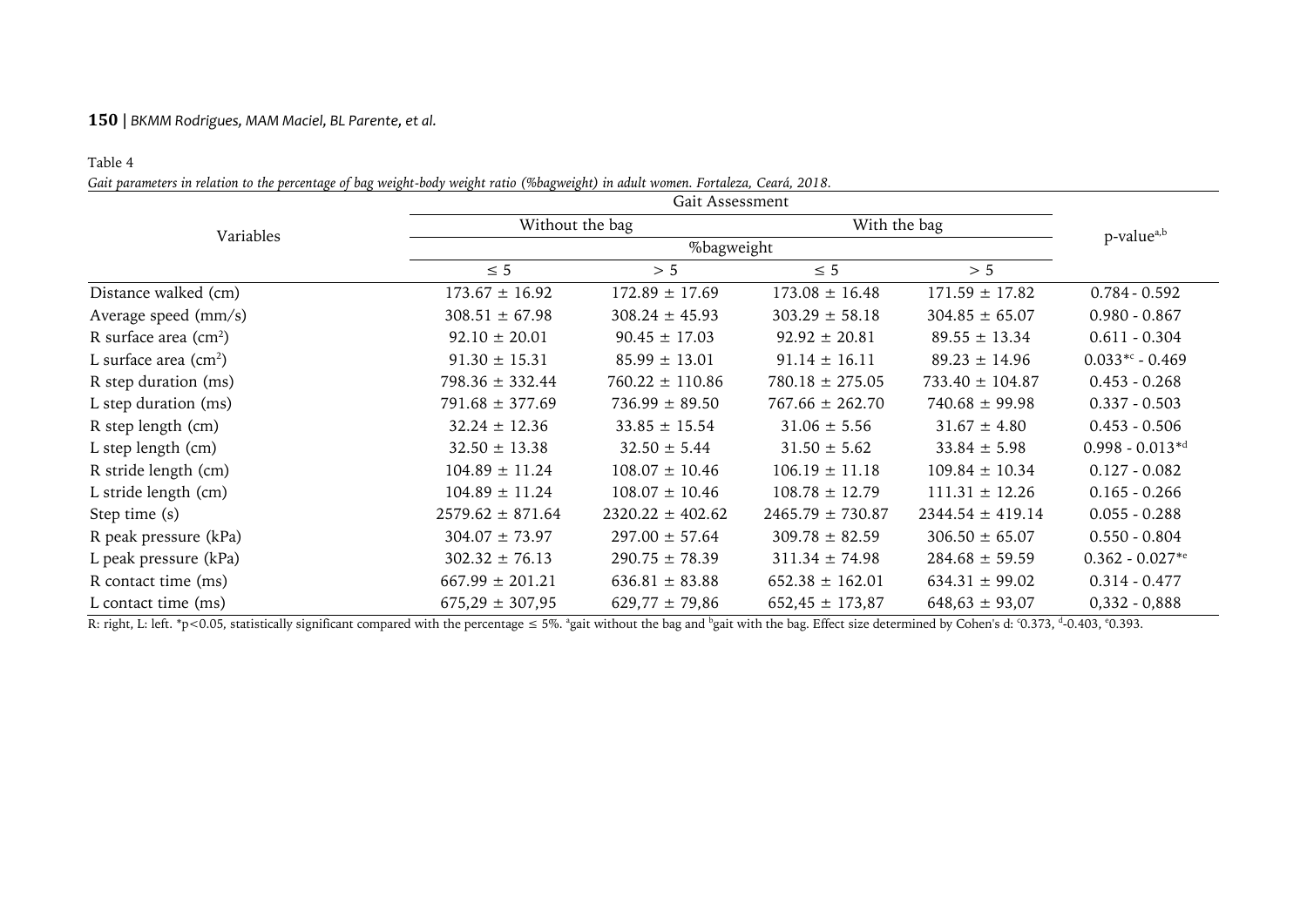Table 5

*Distribution of women according to the characteristics of plantar pressure incidence. Fortaleza, Ceará, 2018.*

|                             | Without the | With the   |  |  |
|-----------------------------|-------------|------------|--|--|
| Variables                   | bag         | bag        |  |  |
|                             | n(%)        |            |  |  |
| Pressure location in R foot |             |            |  |  |
| Forefoot                    | 139 (53.9)  | 141 (54.7) |  |  |
| Midfoot                     | 6(2.3)      | 5(1.9)     |  |  |
| Hindfoot                    | 35 (13.6)   | 42 (16.3)  |  |  |
| Hallux                      | 76 (29.5)   | 69 (26.7)  |  |  |
| Toes                        | 2(0.8)      | 1(0.4)     |  |  |
| Pressure location in L foot |             |            |  |  |
| Forefoot                    | 138 (53.5)  | 141 (54.7) |  |  |
| Midfoot                     | 2(0.8)      | 3(1.2)     |  |  |
| Hindfoot                    | 53 (20.5)   | 39 (15.1)  |  |  |
| Hallux                      | 65(25.2)    | 74 (28.7)  |  |  |
| Toes                        | (0.0)       | (0.4)      |  |  |

#### **DISCUSSION**

In the present study, information on demographic characteristics, life habits, bag use characteristics, and pain were collected. The results revealed a higher proportion of women aged 26 to 59 years, and most of the participants had not completed higher education. Additionally, most of the participants had children, did physical activity, slept in an inadequate position, and reported pain.

The influence of the percentage of weight carried was reduced in women with children, which may be explained by the woman's need to reduce the weight of the bag due to the several items needed by the child. To the best of our knowledge, there are no studies to confirm or refute such hypothesis, and this assumption was made on the basis of what was observed in everyday life of the women analyzed.

In a previous study, individuals with more years of education exhibited a higher frequency of physical activity compared with those with less than 5 years of education (Avelas et al., 2016). The same was also observed in the present study, in which there was a predominance of women with more than 8 years of education who did physical activity.

Moreover, doing sports increased the percentage of weight carried. This finding suggests that active women may either perceive themselves as more tolerant to heavy loads or need to carry more physical activity-related items in their bag.

Indeed, physical activity increases effort tolerance. However, it should be noted that women are multi-taskers and hence need to carry many items to meet their needs (Tristane & Riom, 2015). Women's constant need to carry heavy bags due to the multiple tasks they need to perform leads to pain experience (Abdon et al., 2018). In the present study, most of the women experienced significantly intense shoulder pain on the side used to carry the bag.

In a previous study, many of the participants who used bags presented moderate nocturnal pain predominantly on the right side (Rodrigues, Montebelo, & Teodoro, 2008). This finding is consistent with the findings of the present study, as most of the women presented the same characteristics. Regarding bag use characteristics, a higher proportion of women carried bags weighing  $\leq 5\%$  of their body weight and on the right side.

The present study also analyzed the locations that received greater pressure with and without the bag. The forefoot was the location with the greatest pressure accumulation in both feet, regardless of whether the bag was carried. Researchers agree that carrying a weight of 10% of body weight on one side of the body can alter maximum pressure distribution on the opposite side and that these changes can also occur with loads of 5% of body weight, particularly in the hindfoot (Gong, Lee, & Kim, 2010). In contrast, the present study demonstrated a similar distribution of maximum pressure in the forefoot region in both feet regardless of the side on which the bag was carried, with most women carrying bags weighing ≤5% of their body weight.

However, there was a significant increase in maximum pressure in the left foot when women carried bags weighing more than 5% of their body weight, which agrees with the aforementioned study (Gong, Lee, & Kim, 2010). This finding is inconsistent with the results of studies that reported no difference in foot pressure between the left and right sides during gait regardless of the weight of the bag (Hyung, Lee, & Know, 2016; Abaraogu, Ugwa, Onwuka, & Orji, 2016; Carrasco, 2010).

Another study suggested that a bag should weigh no more than 10% of its carrier's weight as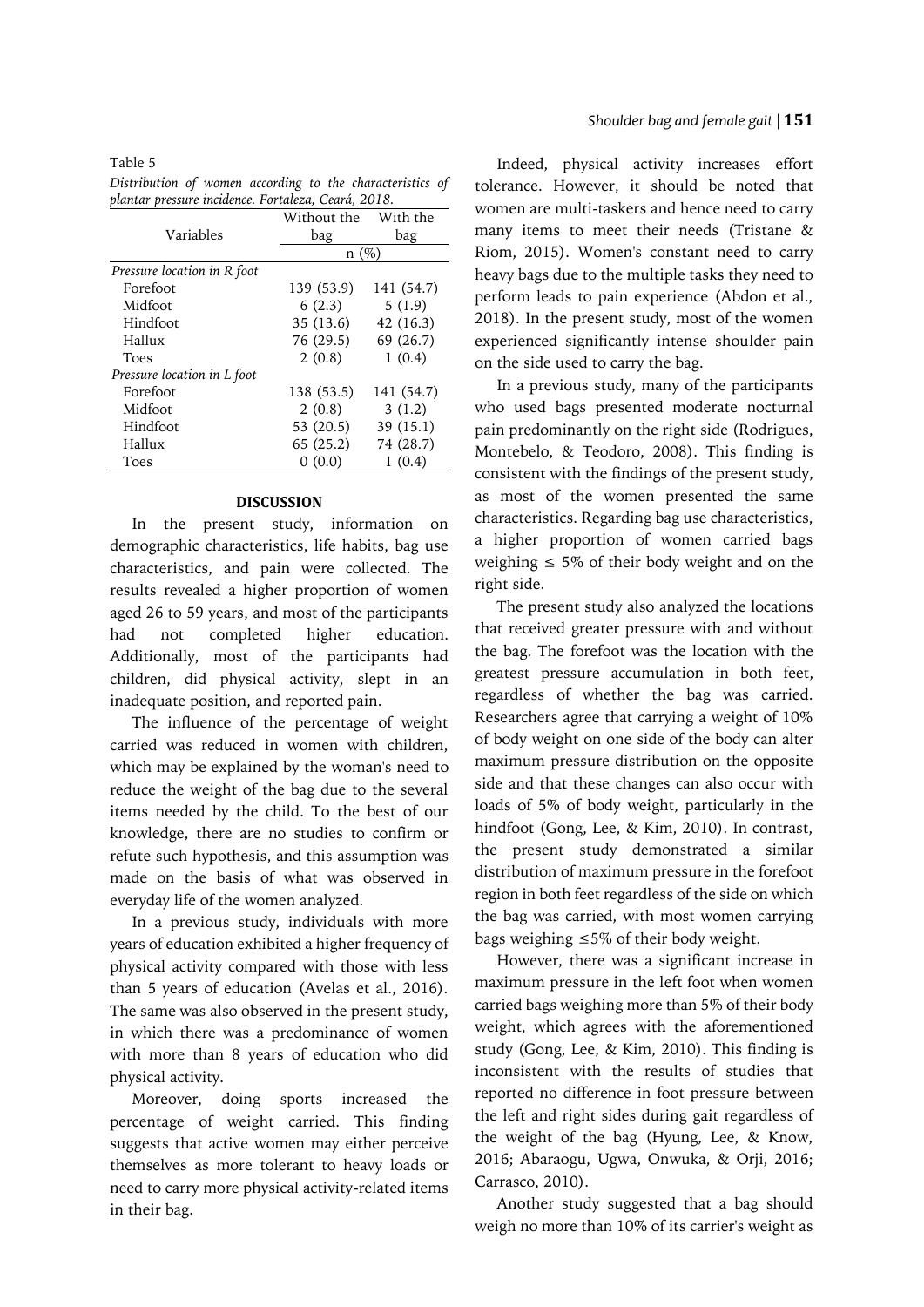it has insignificant effects on the region used to carry the bag (hand or shoulder) and significant effects on the side used to carry the bag. This fact was not observed in the present study as it assessed only the use of shoulder bags and found no significant changes on the side used to carry the bag (Son & Noh, 2013).

When people walk while carrying a heavy bag on one side of the body, the foot on the same side has a larger ground reaction force than the opposite foot, thereby increasing asymmetry. Moreover, during walking, this foot requires larger muscular strength, propulsive force, and energy consumption (Abaraogu, Ugwa, Onwuka, & Orji, 2016; Son & Noh, 2013).

A study carried out with women found that step length, stride length, and step frequency changed significantly depending on the side of the body used to carry the bag and its weight (Hak, Houdijk, Mert, & Wurff, 2012). In the present study, discrete alterations were observed, but unlike the study mentioned above, they were not significant. Only the right stride length changed significantly in the women who carried the bag on the left side and both sides, thus contradicting the assumption that carrying the bag on one side leads to changes in gait.

Previous research has shown that walking while carrying a bag reduces average walking speed, but without significant changes, that is, carrying a bag while walking does not significantly impair speed (An, Yoon, Yoo, & Kim, 2010). This finding is in line with the findings of the present study, which showed that carrying a bag slightly reduced average speed, but without significant changes.

A recent study found that the methods of carrying a handbag in the hand or over the shoulder had no effects on gait velocity or other gait components (Son & Noh,2013). However, increases in bag weight have been found to shorten stride length and step length and increase the contact time of the weight-bearing foot (Hyung, Lee, & Know, 2016).

A similar study found that as the weight of the bag increases, the step width increases, and a mechanism to reduce the speed and cadence occurs to stabilize gait (Chow et al., 2005). Both findings differ from the findings of the present study as only step length, and left foot peak pressure were sensitive to increases in asymmetric load.

Individuals who carry bags on their right side have relatively larger step lengths and shorter step duration, whereas their step widths and gait angles are relatively smaller. Therefore, distance variables related to walking distance exhibit differences according to bag-carrying habits (Son & Noh, 2013). In the present study, there was a slight reduction in gait-related temporal variables according to the side used to carry the bag, but the changes were not significant.

A recent study found that unilaterally carrying a bag weighing more than 15% of body weight promotes changes in pelvic tilt. This finding is important because the pelvis is actively involved in the process of walking and hence directly influences gait kinetics and kinematics. In addition, right pelvic tilt significantly increased and pelvic rotation decreased when a shoulder bag was carried (Hyung, Lee, & Know, 2016).

When walking with an excessive unilateral load, the trunk is tilted and the centerline of gravity is moved into the basal plane so that the leftward or rightward pelvic tilt increases. Therefore, lateral weight shifts while walking are thought to increase, thus leading to increased energy consumption and unnecessary trunk movements (Hyung, Lee, & Know, 2016).

The weight, location, and method of carrying a bag cause the physical response of maintaining balance when the location of the weight line changes. Moreover, in moving forward, the body uses an adaptation mechanism in order to rearrange the body segments in an abnormal posture (Oh, & Choi, 2007). The adaptive process that occurs in the body when walking while carrying an asymmetric load may explain why practically none of the variables analyzed in the present study presented significant changes.

This finding is in agreement with a study that found that although several changes occur during a loaded walking task, the body presents the same characteristics of the unloaded condition after walking a certain distance, thus suggesting adaptation and tolerance to the weight and asymmetry (Fowler, Rodacki, & Rodacki, 2006).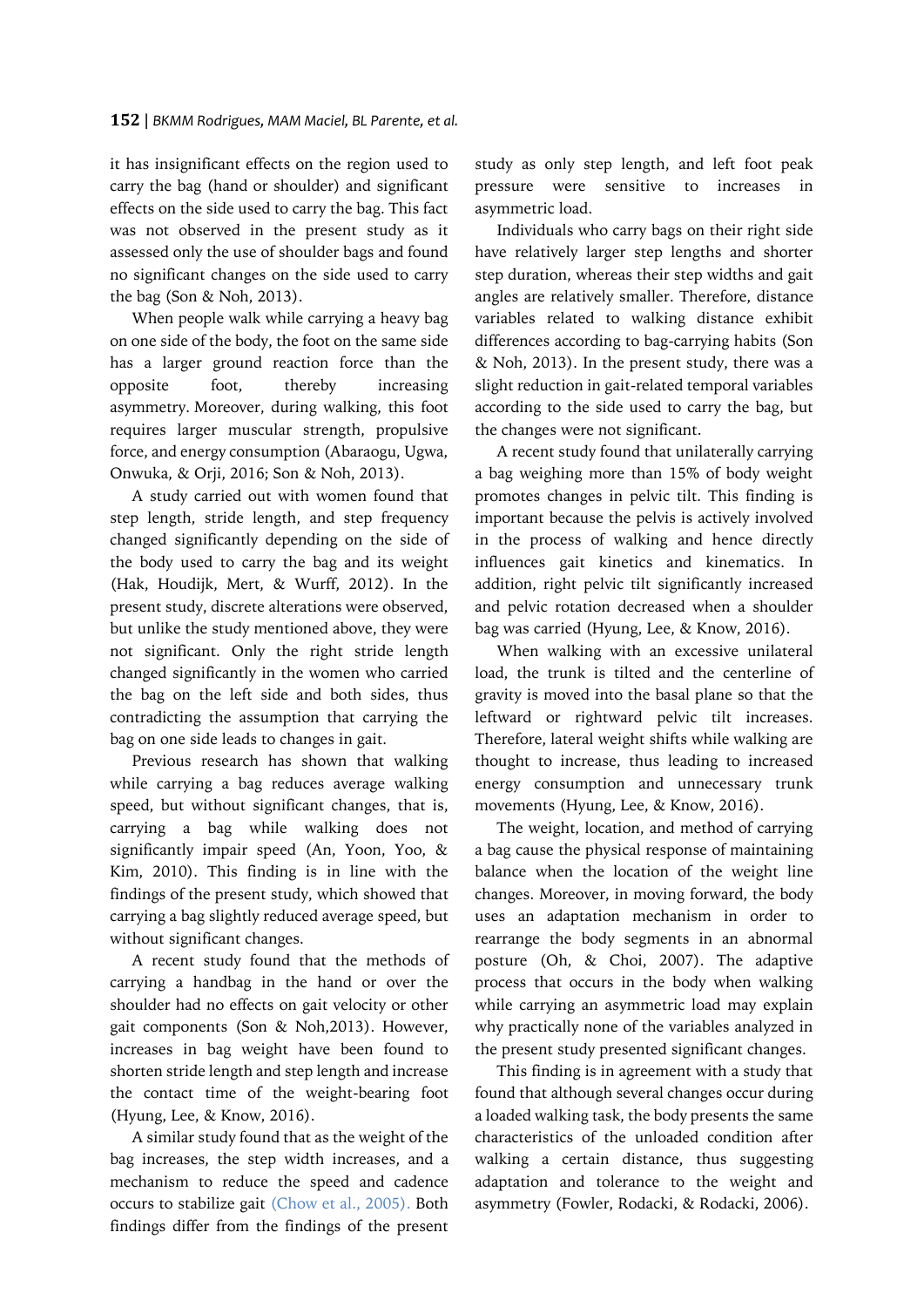The limitations of the present study are related to its cross-sectional design, which impeded the identification of potential causal factors that could have led to pre-existing alterations in the study sample. Moreover, the use of shoulder bags in leisure and work activities could not be assessed because there was no longterm follow-up to understand usual bag use behavior in the women analyzed.

In view of the observations outlined above, the results of the present study demonstrate the need to develop an action plan targeted at individual care based on the premise that the individual, as a knowledge holder, is capable of making choices that do not compromise their physical and emotional health. This study is expected to foster an understanding of the subject herein discussed; however, longitudinal studies should be carried out to monitor changes caused by the use of bags. Besides, other studies should assess the particularities of the use of shoulder bags in moments of leisure or outside the working environment.

## **CONCLUSION**

Carrying shoulder bags, particularly on the right side and weighing more than 5% of the woman's body weight, caused changes in the fundamental components of gait, thus affecting the gait cycle, increasing overload on the forefoot and generating changes in the feet-ground contact area. Although these changes were discrete, they should be taken into account, especially because of the adaptive capacity of the body and the long-term effects of bag use.

This study focused on the female population and, therefore, it is important to emphasize the impossibility of analyzing bag use without taking into account external factors that are part of women's everyday life and that directly or indirectly influence bag weight and carriage mode in everyday life, such as physical activity and having children.

It should be noted that our study findings revealed that alternating the shoulder on which the bag is carried minimizes changes. Therefore, it is important to provide guidance and raise

awareness of the risks posed by shoulder bag overload and misuse.

### **Acknowledgments:**

The authors are thankful to the University of Fortaleza and the School of Physical Therapy for the research support

**Conflict of interests:** Nothing to declare.

### **Funding:**

The project was supported by a Scientific Initiation Scholarship granted by the Scientific Initiation Scholarship Program of the Edson Queiroz Foundation/University of Fortaleza.

#### **REFERENCES**

- Abaraogu, U. O., Ugwa, W. O., Onwuka, E., & Orji, E. (2016). Effect of single and double backpack strap loading on gait and perceived exertion of Young adults. *Journal Back Musculoskelet Rehability, 29(1)*, 109-115. doi: 10.3233/BMR-150605
- Abdon, A. P. V., Moraes, T. E. G., Sales, M. P., Vasconcelos, R. dos S., Braga, T. S., Ferreira, T. S. P., & Mont'Alverne, D. G. B. (2018). Relationship between shoulder pain and weight of shoulder bags in young women. *Motricidade*, *14(2-3)*, 40-47. doi: 10.6063/motricidade.13180
- An, D., Yoon, J., Yoo, W., & Kim, K. (2010). Comparisons of the gait parameters of young Korean women carrying a single shoulder bag. *Enfermagem & Ciências da Saúde*, *12*, 87-93. doi: 10.1111/j.1442-2018.2009.00496.x
- Avelar, B. P., Costa, J. N. de A., Safons, M. P., Dutra, M. T., Bottaro, M., Gobbi, S., … Lima, R. M. (2016). Balance Exercises Circuit improves muscle strength, balance, and functional performance in older women. *AGE*, *38*(1), 14. doi: 10.1007/s11357-016-9872-7
- Baumfeld, D., Baumfeld, T., da Rocha, R. L., Macedo, B., Raduan, F., Zambelli, R., … Nery, C. (2017). Reliability of Baropodometry on the Evaluation of Plantar Load Distribution: A Transversal Study. *BioMed Research International*, *2017*. doi: 10.1155/2017/5925137
- Câmara, S. M. A. da, Zunzunnegui, M. V., Pirkle, C., Moreira, M. A., & Maciel A. C. C. (2015). Menopausal Status and Physical Performance in Middle Aged Women: A Cross-Sectional Community-Based Study in Northeast Brazil. *Plos One, 10*(3), 1-12. doi: 10.1371/journal.pone.0119480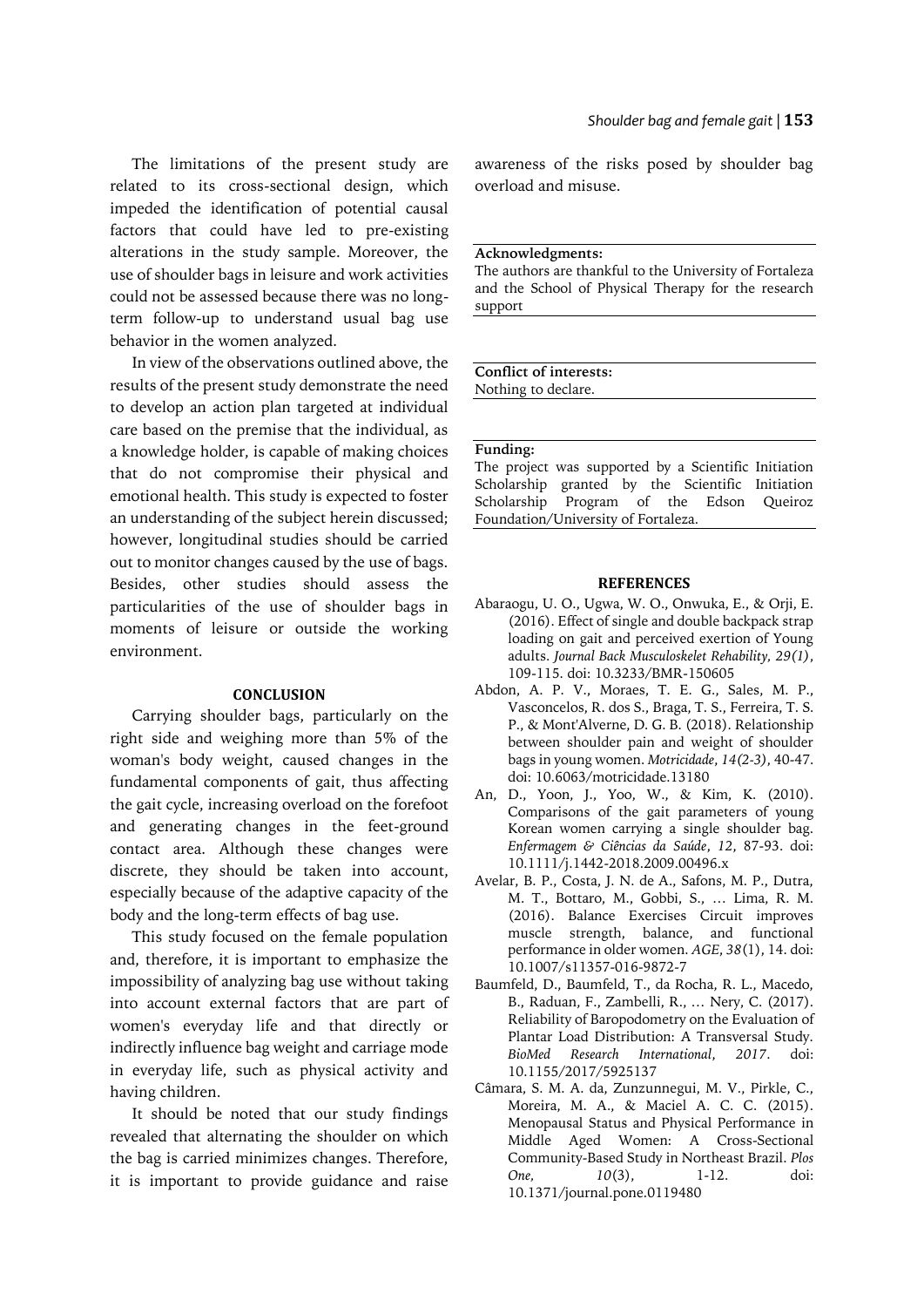- Carrasco, A. (2010). *Estudo da distribuição plantar e da oscilação corporal em relação ao peso da bolsa e ao uso de salto alto em mulheres* (Dissertação de Mestrado). Universidade Vale do Paraíba, São José dos Campos.
- Carvalho, A. R., Andrade, A., & Peyré-Tartaruga, L. A. (2015). Possible changes in energy‐minimizer mechanisms of locomotion due to chronic low back pain ‐ a literature review. *Revista Brasileira de Reumatologia*, *55(1),* 55-61. doi.org/10.1016/j.rbr.2014.01.013
- Chow, D. H., Kwok, M. L., Au-Yang, A. C., Holmes, A. D., Cheng, J. C., Yao, F. Y., & Wong, M. (2005). The effect of backpack load on the gait of normal adolescent girls. *Ergonomics, 48*(6), 642–656. doi:10.1080/00140130500070921
- Departamento Intersindical de Estatística e Estudo Socioeconômicos [homepage na internet]. *A inserção da mulher no mercado de trabalho da região metropolitana de Fortaleza*. [cited 20 Oct 2018]. Available from: https://www.dieese.org.br/analiseped/2016/201 6pedmulherfor.html.
- Fortaleza, A. C. D. S., Rossi, F. B., Buonani, C., Fregonesi, C. E. P. T., Neves, L. M., Diniz, T. A., & Freitas Junior, I. F. (2014). Gordura corporal total e do tronco e o desempenho da marcha em mulheres na menopausa. *Revista Brasileira de Ginecologia e Obstetricia*, *36(4)*, 176-81. doi: 10.1590/S0100-7203201400040003.
- Fowler, N. E., Rodacki, A. L. F., & Rodacki, C. D. (2006). Changes in stature and spine kinematics during a loaded walking task. *Gait & Posture*, *26*, 133–141.

doi.org/10.1016/j.gaitpost.2004.12.006

- Gong, W., Lee, S., & Kim, B. (2010). The comparison of pressure of the feet in stance and gait by the type of bags. *Journal of Physical Therapy Science*, *22(3)*, 255-58. doi: 10.1590/S1413- 35552008000100009.
- Gottschall, S. J., Sheehan R. C., & Downs D. S. (2015). Pregnant women exaggerate cautious gait patterns during the transition between level on hill surfaces. Journal of Electromyography and<br>Kinesiology, 23(5), 1237-42. doi: Kinesiology, *23(5)*, 1237-42. doi: 10.1016/j.jelekin.2013.04.011
- Hak, L., Houdijk, H., Steenbrink, F., Mert, A., van der Wurff, P., Beek, P. J., & van Dieën, J. H. (2012). Speeding up or slowing down?: Gait adaptations to preserve gait stability in response to balance perturbations. *Gait & Posture*, *36*(2), 260–264. doi: 10.1016/j.gaitpost.2012.03.005
- Hyung, E. J, Lee, H. O., & Kwon, Y. J. (2016). Influence of load and carrying method on gait, specifically pelvic movement. *Journal Pysical Therapy Science*. *28*, 2059-62. doi: 10.1589/jpts.28.2059
- Instituto Brasileiro de Geografia e Estatística. Censo 2010[Internet]. *Rio de Janeiro: Instituto Brasileiro de Geografia e Estatística; 2013* [cited 2018 Oct 26]. Available from: https://ww2.ibge.gov.br/home/estatistica/ populacao/censo2010/tabelas\_pdf/total\_populac
- ao\_ceara.pdf Luz, E. M. F. da, Magnago, T. S. B. de S., Greco, P. B. T., Ongaro, J. D., Lanes, T. C., & Lemos J.C. (2017). Prevalência e fatores associados à dor musculoesquelética em trabalhadores do serviço hospitalar de limpeza. *Texto e Contexto Enfermagem, 2(26)*, 1-10. doi: 10.1590/0104- 07072017000870016
- Metteling, T. R., Calders P., Geeroms S., Four C. D., & Cambier, D. (2015). Does footwear matter when Performing Spatiotemporal Gait Analysis Among Older Women? *Journal of Geriatric Physical Therapy*. *38(4)*, 155-161. doi: 10.1519/JPT.0000000000000052
- Oh, J. H., & Choi, S. N. (2007). Effects of the length of schoolbag string on gait posture. *Journal Sport Leisure Studies*, *30*, 619–629.
- Osawa, Y., Chiles Shaffer, N., Shardell, M. D., Studenski, S. A., & Ferrucci, L. (2019). Changes in knee extension peak torque and body composition and their relationship with change in gait speed. *Journal of Cachexia, Sarcopenia and Muscle*, *10*(5), 1000–1008. doi: 10.1002/jcsm.12458
- Rodrigues, S., Montebelo, M. I. L., & Teodori, R. M. (2008). Plantar force distribution and pressure center oscillation in relation to the weight and positioning of school supplies and books in student's backpack. *Revista Brasileira de Fisioterapia*, *12(1)*, 43-48. doi: 10.1590/S1413- 35552008000100009
- Rosas, S., Paço, M., Lemos, C., & Pinha, T. (2017). Comparison between the Visual Analog Scale and the Numerical Rating Scale in the perception of esthetic and pain. *International Orthodontics, 15 (4), 543-560.* doi: 10.1016/j.ortho.2017.09.027
- Santos, A. (2001). *Diagnóstico Clínico Postural: um guia prático* (3ed). São Paulo: Summus.
- Shiwa, A. B., Alouche S. R., & Bagesteiro, L. B. (2015). Comparative study of the effects of a compliant surface on gait of CL post-operative patients. *Revista Brasileira de Medicina*, *15(4)*,136-140.
- Son, S., & Noh, H. (2013). Gait Changes Caused by the Habits and Methods of Carrying a Handbag. *Journal of Physical Therapy Science*, *25(8)*, 969-971. doi: 10.1589/jpts.25.969
- Thomaz, P. M. D., Silva, E. F. da, Costa, T. H. M. da, Thomaz, P. M. D., Silva, E. F. da, & Costa, T. H. M. da. (2013). Validade de peso, altura e índice de massa corporal autorreferidos na população adulta de Brasília. *Revista Brasileira de Epidemiologia*, *16*(1), 157–169. doi: 10.1590/S1415-790X2013000100015